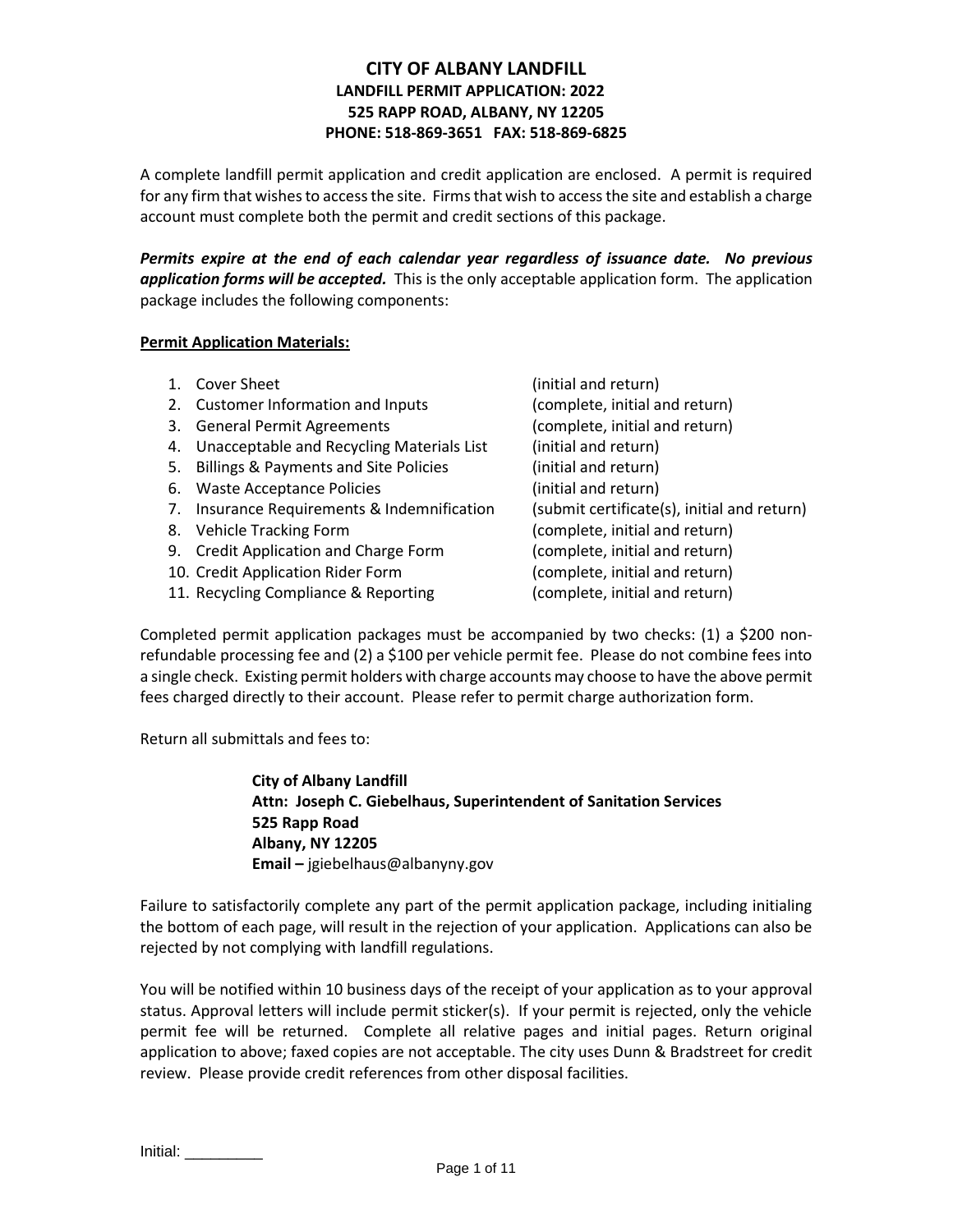# *Customer Information and Inputs*

| <b>General Information:</b>                                                                                                                                                                                                                                                                                                                                                                                                                              |                                                                                         |  |  |  |  |
|----------------------------------------------------------------------------------------------------------------------------------------------------------------------------------------------------------------------------------------------------------------------------------------------------------------------------------------------------------------------------------------------------------------------------------------------------------|-----------------------------------------------------------------------------------------|--|--|--|--|
| City of Albany permit #: ______________<br>Date of application: $\frac{1}{\sqrt{1-\frac{1}{2}}}\frac{1}{\sqrt{1-\frac{1}{2}}}\frac{1}{\sqrt{1-\frac{1}{2}}}\frac{1}{\sqrt{1-\frac{1}{2}}}\frac{1}{\sqrt{1-\frac{1}{2}}}\frac{1}{\sqrt{1-\frac{1}{2}}}\frac{1}{\sqrt{1-\frac{1}{2}}}\frac{1}{\sqrt{1-\frac{1}{2}}}\frac{1}{\sqrt{1-\frac{1}{2}}}\frac{1}{\sqrt{1-\frac{1}{2}}}\frac{1}{\sqrt{1-\frac{1}{2}}}\frac{1}{\sqrt{1-\frac{1}{2}}}\frac{1}{\sqrt$ |                                                                                         |  |  |  |  |
|                                                                                                                                                                                                                                                                                                                                                                                                                                                          |                                                                                         |  |  |  |  |
| Contact Name: _____________________________                                                                                                                                                                                                                                                                                                                                                                                                              |                                                                                         |  |  |  |  |
|                                                                                                                                                                                                                                                                                                                                                                                                                                                          | State: ___________ Zip Code: __________                                                 |  |  |  |  |
|                                                                                                                                                                                                                                                                                                                                                                                                                                                          |                                                                                         |  |  |  |  |
| Email (required for landfill notifications including tip fees):                                                                                                                                                                                                                                                                                                                                                                                          |                                                                                         |  |  |  |  |
|                                                                                                                                                                                                                                                                                                                                                                                                                                                          |                                                                                         |  |  |  |  |
|                                                                                                                                                                                                                                                                                                                                                                                                                                                          |                                                                                         |  |  |  |  |
| Will you be using a third-party hauler? $\Box$ Yes $\Box$ No                                                                                                                                                                                                                                                                                                                                                                                             | Name of third-party hauler (note third party will also need permit to access facility): |  |  |  |  |
| <b>Projected Waste Inputs:</b>                                                                                                                                                                                                                                                                                                                                                                                                                           |                                                                                         |  |  |  |  |
| Municipal solid waste (MSW): ______________________ tons per day (TPD)                                                                                                                                                                                                                                                                                                                                                                                   |                                                                                         |  |  |  |  |
|                                                                                                                                                                                                                                                                                                                                                                                                                                                          |                                                                                         |  |  |  |  |
| C&D-PACM/ACM*:                                                                                                                                                                                                                                                                                                                                                                                                                                           | <b>TPD</b>                                                                              |  |  |  |  |
|                                                                                                                                                                                                                                                                                                                                                                                                                                                          | <b>TPD</b>                                                                              |  |  |  |  |
|                                                                                                                                                                                                                                                                                                                                                                                                                                                          | <b>TPD</b>                                                                              |  |  |  |  |
| Petroleum contaminated soil (pcs)*: ____________                                                                                                                                                                                                                                                                                                                                                                                                         | <b>TPD</b>                                                                              |  |  |  |  |
|                                                                                                                                                                                                                                                                                                                                                                                                                                                          | <b>TPD</b>                                                                              |  |  |  |  |

*\*waste stream requires prior approval*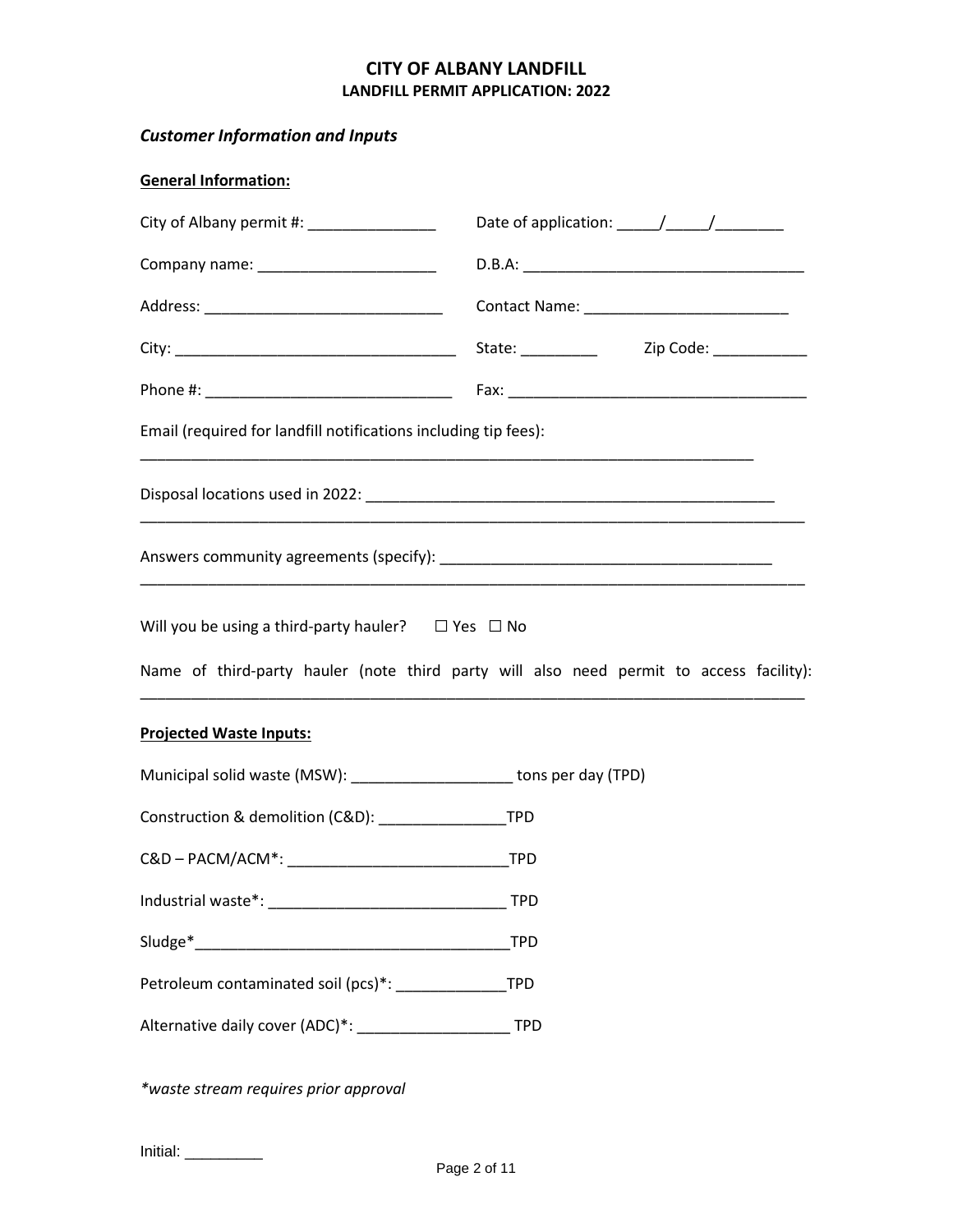## *General Permit Agreements:*

I agree that the terms, conditions, policies, law and regulations including Section 313 of the City of Albany code apply to any individual within this firm and any other agent and/or subcontractor working on my behalf. Furthermore, I acknowledge receipt of and agree to the terms and conditions in the attached rider dated November 1, 2003, and all insurance and indemnification requirements.

**Signature: \_\_\_\_\_\_\_\_\_\_\_\_\_\_\_\_\_\_\_\_\_\_\_\_\_\_\_\_\_\_\_\_\_\_\_\_\_\_\_\_\_\_\_**

**Date: \_\_\_\_\_\_\_\_\_\_\_\_\_\_\_\_\_\_\_\_\_\_\_\_\_\_\_\_\_\_\_\_\_\_\_\_\_\_\_\_\_\_\_\_\_\_\_**

Print or Type Name: **We are all the Second Act of Type Name:**  $\overline{a}$ 

I hereby personally guarantee payment of any sums of money due under this agreement. (if this is an application made on behalf of a corporation, the signature below must be of a corporate officer)

**Signature: \_\_\_\_\_\_\_\_\_\_\_\_\_\_\_\_\_\_\_\_\_\_\_\_\_\_\_\_\_\_\_\_\_\_\_**

**Date: \_\_\_\_\_\_\_\_\_\_\_\_\_\_\_\_\_\_\_\_\_\_\_\_\_\_\_\_\_\_\_\_\_\_\_\_\_\_\_\_\_**

Print or Type Name: **We are all the Series of Type Name:** 

N.B.: NYS law mandates that all municipalities enforce source separation ordinances after September 1, 1992. The City of Albany and the other ANSWERS municipalities have these laws on their books and are enforcing them. As items are identified for recycling, they must be excluded from the landfill and hauler who bring loads commingled with recyclables can lose their tipping privileges.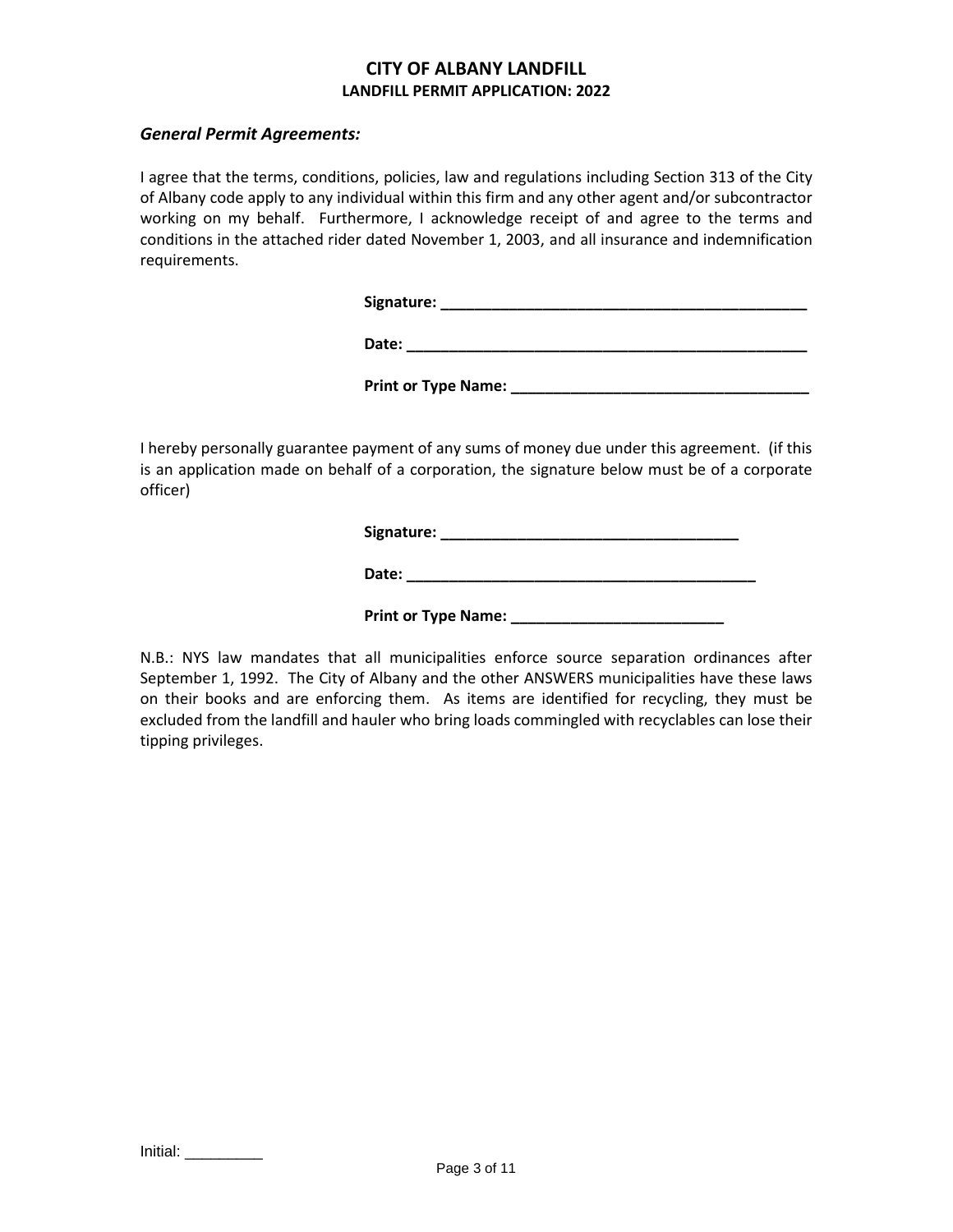## *Solid waste shall not contain the following:*

- 1. Explosives or ammunitions
- 2. Combustible liquid or gas container, bottles, cylinders or cans
- 3. Caustic acids, corrosives, chemicals or other hazardous wastes, radioactive or other contamination or pollutants prohibited by mandatory and binding laws or regulations of the United States and New York State
- 4. Liquid or slurry wastes
- 5. Unopened containers, except empty household spray cans
- 6. No lawn clearing debris including grass, leaves, stumps tree trunks or limbs
- 7. Thick walled or solid metallic objects such as castings, forgings, gas cylinders or motors
- 8. Steel or nylon rope, cables, or slings more than four feet long.
- 9. Case hardened or alloy steel chains over 3/8 inches in diameter or 4 feet in length
- 10. Animal wastes or parts of animals other than normal household garbage
- 11. No recyclables as determined by the Commissioner of the Department of General Services
- 12. Solid blocks of metal, rubber or plastic more than two cubic feet
- 13. Any material classified as infectious, hazardous wastes (contaminated hypodermic needles, syringes, broken glass, and scalpel blades, isolation waste, cultures and stock from laboratories, human blood and blood products)
- 14. No barrels or drums
- 15. No incinerated or partially incinerated materials
- 16. Wastes that are not easily recognizable or wastes that may pose a health risk to landfill employees will only be accepted with written approval from the landfill.

## *The following recyclable items are banned from disposal at the landfill:*

- 1. Paper: ONP, OMG, OCC, office paper, craft, junk mail, other recyclable papers
- 2. Containers:
	- Plastic #1-# 7 (except for #6 Styrofoam) glass green, brown & clear
	- Cans ferrous and bi-metal
	- Juice boxes, aseptic packaging and milk cartons
- 3. Yard waste and grass clippings
- 4. White goods (used appliances)
- 5. Scrap metal including pipe, studs, conduit, appliances, & auto parts
- 6. Tires
- 7. Batteries except for household alkaline batters (i.e. A, Aa, AAA, C & D)
- 8. Motor oil
- 9. Textiles
- 10. Electronics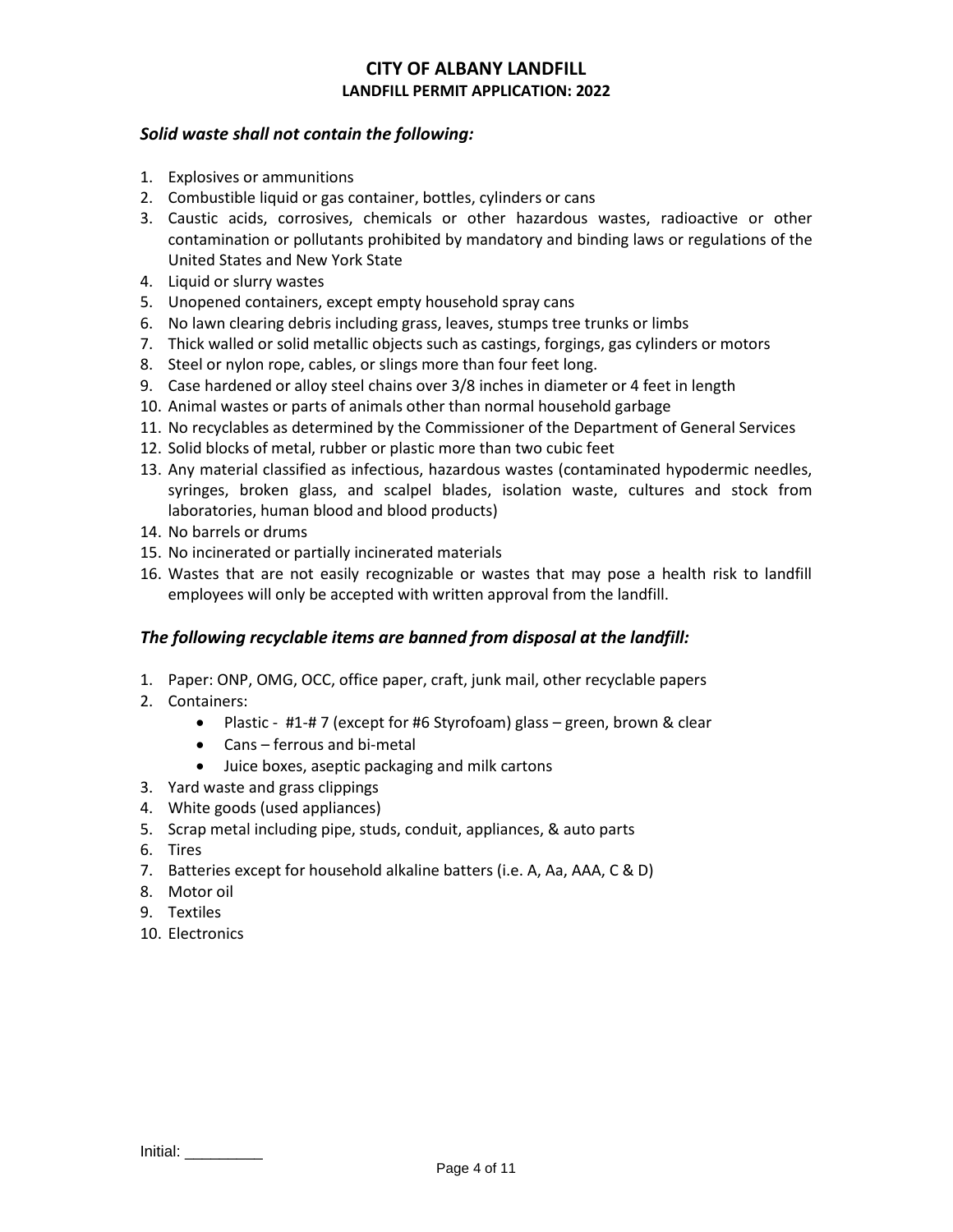## *The following policies will apply to both your firm, or agents and subcontractors:*

#### **Billings & Payments Policies:**

- 1. Payment options: checks made payable to the Treasurer of the City of Albany, via the establishment of a charge account or credit card (\$20,000 max).
- 2. Cash is not accepted at the landfill.
- *3. If amounts due go beyond 60 day'slate, accounts and permits with be closed/cancelled until payments are made. It is important to ensure that payments are made in timely manner to keep accounts in good standing. Consistently late accounts will be reviewed and/or converted to COD accounts.*
- *4. Late charges are not optional and all customers are subject to late charges when their accounts go beyond the 30-day term account limits.*
- 5. Permitted firms may not authorize a second party to use their account
- 6. Firms with multiple divisions may not establish multiple accounts
- *7. All landfill receipts shall be reviewed before leaving the Scalehouse to ensure correct Price, Tonnage, and Bill To. The proper time to address these issues is at the time of disposal not after the invoice is received.*
- *8. The only way to get a copy of a scale ticket is to go to the Scalehouse and request one from the scale operator. No other methods exist.*
- 9. Should a billing disputes occur it shall be made in writing and directed to the city of Albany Treasurer.
- 10. Stored tare weights will be confirmed twice per year. Disputes over vehicle tare weights will be made at the time of the transaction.
- 11. Checks returned for insufficient funds will result in the immediate loss of tipping privileges.
- 12. A ½ ton minimum charge will be assessed to all transactions
- 13. Loads delivered via a third party will be accompanied by a bill of lading or manifest. Third party haulers will have a permit with the city to access the site.

#### **Site Access Policies:**

- 1. All customers will check into the Scalehouse prior to accessing the site
- *2. All loads will be tarped. All loads will be un-tarped in the landfill. Drivers that un-tarp or un-load in areas not designated by the city will be given one warning, a second offence will be enforced with a fine, and third offence with be enforced by barring from the site.*
- **3.** All vehicles accessing the landfill will have tow hooks firmly affixed to the front and rear of each vehicle. The city does aid at the request of drivers *but a fee will be assessed*. *The city does not assume responsibility for damage to vehicles or equipment.*
- 4. Customers are to use extreme caution while on site; unsafe drivers will be barred from the site.
- *5. The site speed limit is 10 mph. This is strictly enforced and violators will be barred from the site.*
- 6. For safety reasons, passenger vehicles are not permitted in the landfill.
- 7. Permit holder recognizes the inherit dangers of entering a landfill. The permit holder assumes responsibility for developing and enforcing a health and safety plan for their employees.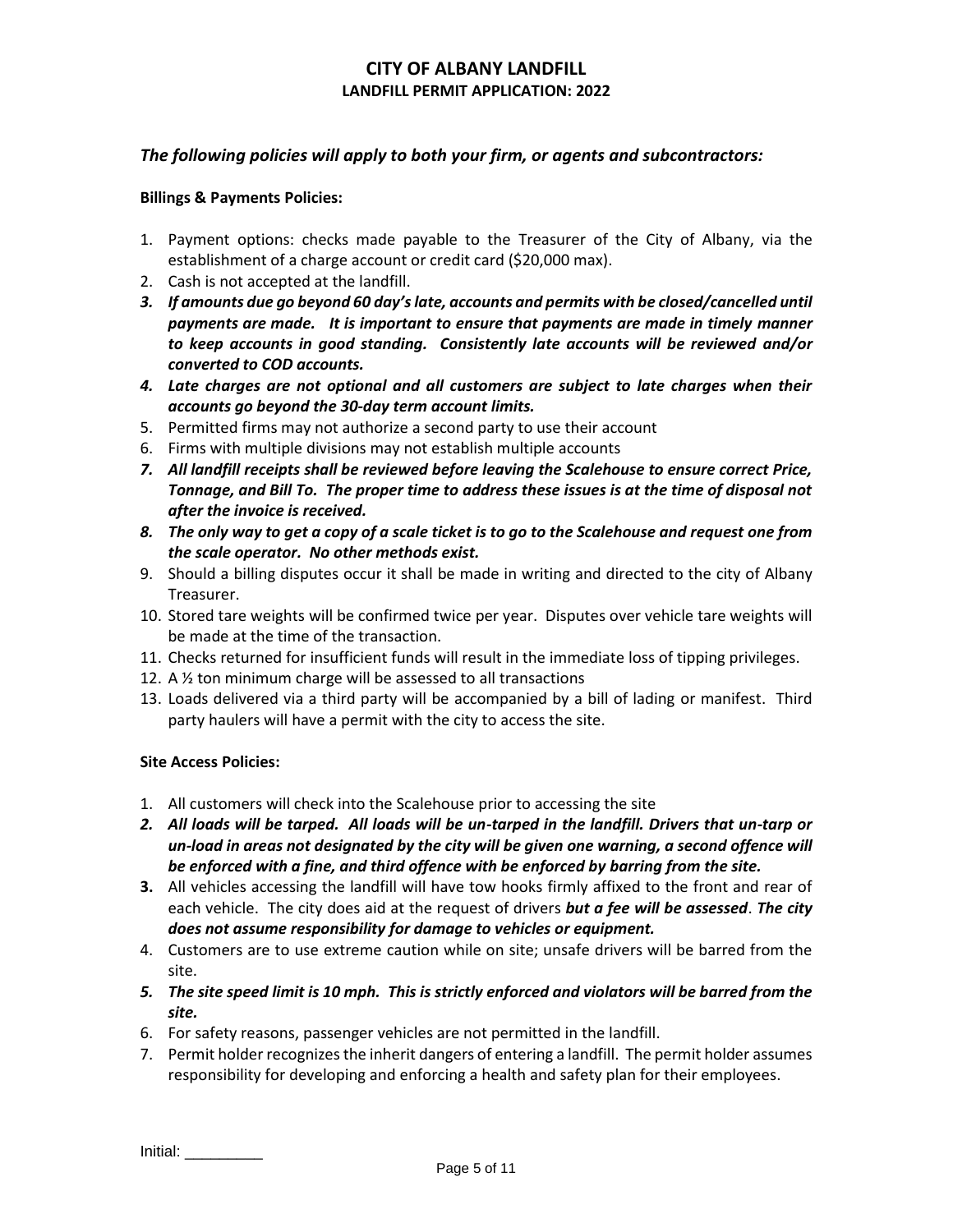### **Waste Acceptance Policies:**

- 1. The city reserves the right to refuse acceptance for materials that require pre-approval.
- 2. The city reserves the right to reject waste that contains wastes specified in the waste acceptance protocol (pg. 4) and/or recycling list (pg. 5).
- 3. Acceptance of contaminated soil is subject to pre-approval and on an appointment basis only.
- 4. The city reserves the right to demand analytical testing for materials that, by their nature, are not easily identifiable or are from a specific generator.
- 5. A completed waste profile form is required for wastes that are not easily identifiable or are from a specific generator.
- 6. Should the characteristics of the waste differ from those indicated by the waste profile form or should the characteristics of the waste change, the city reserves the right to alter the pricing structure for the waste or refuse the waste.
- 7. Should a lot number be assigned by the city for a specific waste stream, the hauler will provide a bill of lading with that lot number clearly indicated.
- 8. ADC, PACM/ACM, Industrial Waste, and Special Waste acceptance forms can be obtained at [http://www.albanylandfill.com](http://www.albanylandfill.com/) under the customer menu tab.

#### **Tip Fee Policies:**

- 1. Tip Fees are subject to change with 5 business day notice. Tip fee increase/decrease notices will be provided by email only and will also be posted o[n http://www.albanylandfill.com.](http://www.albanylandfill.com/)
- 2. The only approved method to obtain a tip fee quote for a project or waste stream is to obtain a written quote from the City of Albany Landfill or CHA such as email and/or waste profile sheets. To request a quote please emai[l coalandfill@albanyny.gov](mailto:coalandfill@albanyny.gov)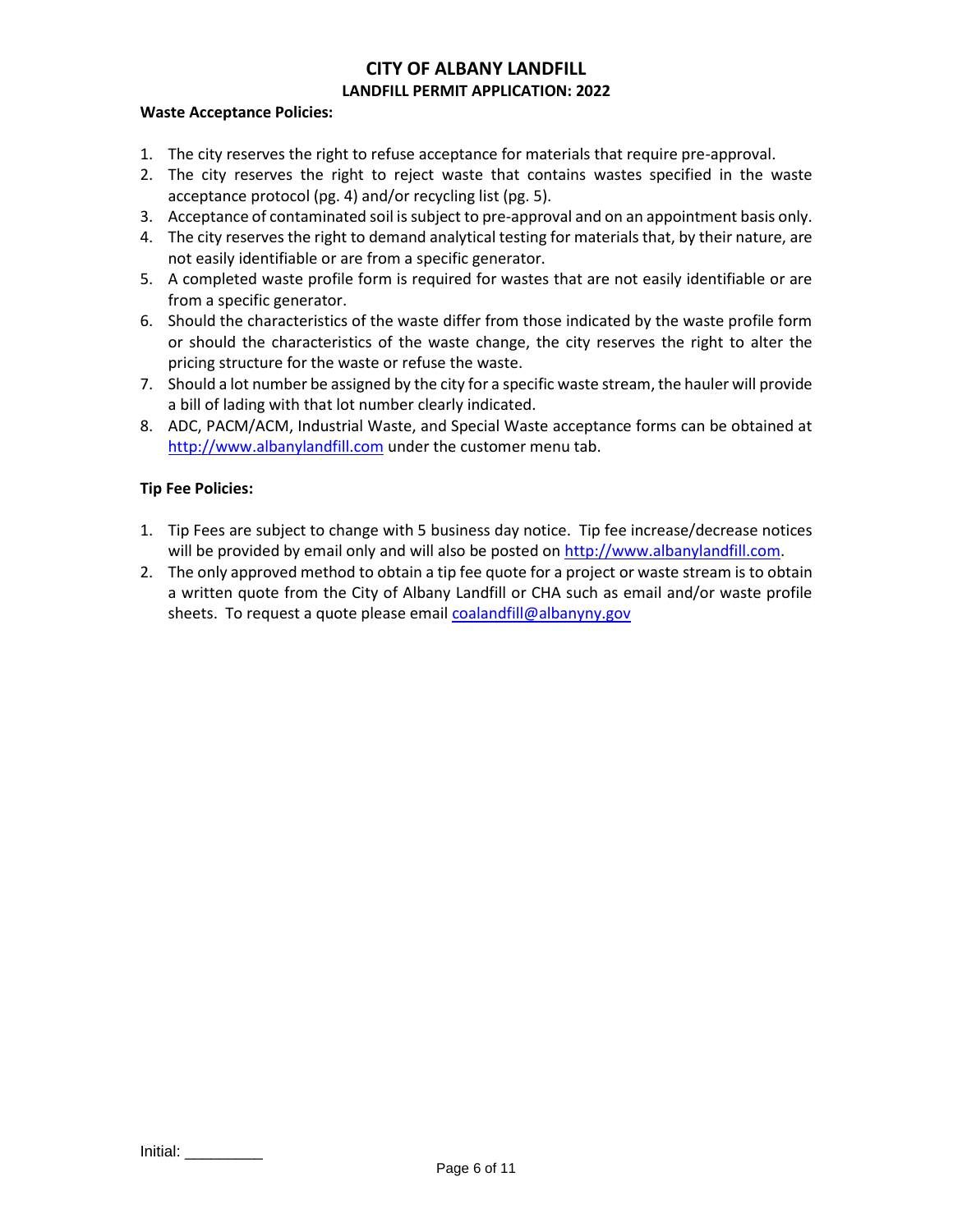## *The following policies will apply to both your firm, or agents and subcontractors:*

#### **Insurance Requirements**

Applicant shall procure and maintain throughout the term of this permit, without any additional expense to the City of Albany the following insurance coverage:

- (a) General liability insurance: a policy or policies of general liability insurance with limits of not less than one million dollars (\$1,000,000.00) for each occurrence;
- (b) Automobile liability insurance: a policy or policies of automobile liability insurance with limits of not less than one million dollars (\$1,000,000.00) for each accident because of bodily injury, sickness, or disease, including death at any time, resulting there from, sustained by any person caused by accident and with limits of not less than one million dollars (\$1,000,000.00) for damage because of injury to or destruction of property, including the loss of use thereof, caused by accident and arising out of the ownership, maintenance, or use of any automobiles.
- (c) Workers' compensation and employer's liability insurance: a policy or policies of workers' compensation and employer's liability insurance providing protection for employees in the event of job-related injuries.

All insurance must be issued by an insurer licensed to do business in the state of New York and must have an a.m. Best rating of not less than "a". Each policy of insurance required shall be in form and content satisfactory to the city of Albany and shall provide that the City of Albany is named as an additional insured, on a primary and non-contributing basis. Before any permit is issued, applicant must provide the City of Albany with a certificate or certificates of insurance which show that applicant is in compliance with these requirements.

If at any time any of said policies shall be or become unsatisfactory to the City of Albany, applicant shall promptly obtain a new policy and submit proof of insurance of the same to the city for approval. Upon failure of applicant to furnish, deliver and maintain such insurance as above provided, the permit may, at the election of the city, be forthwith declared suspended, discontinued, or terminated. Failure of applicant to procure and maintain any required insurance shall not relieve applicant from any liability under the permit, nor shall the insurance requirements be constructed to conflict with the obligations of applicant concerning indemnification.

#### **Indemnification**

Applicant agrees to defend, indemnify, and hold harmless the City of Albany and its officers, employees and agents, from and against all claims, actions, causes of action, injuries, damages, losses, liabilities, and expenses (including, without limitation, reasonable attorney's fees and court costs) arising out of, or in consequence of, any negligent or intentional act or omission of applicant or its officers, employees, agents, or subcontractors to the extent of its or their responsibility for such claims, actions, causes of action, injuries, damages, losses, liabilities and expenses.

| Initial: |  |
|----------|--|
|          |  |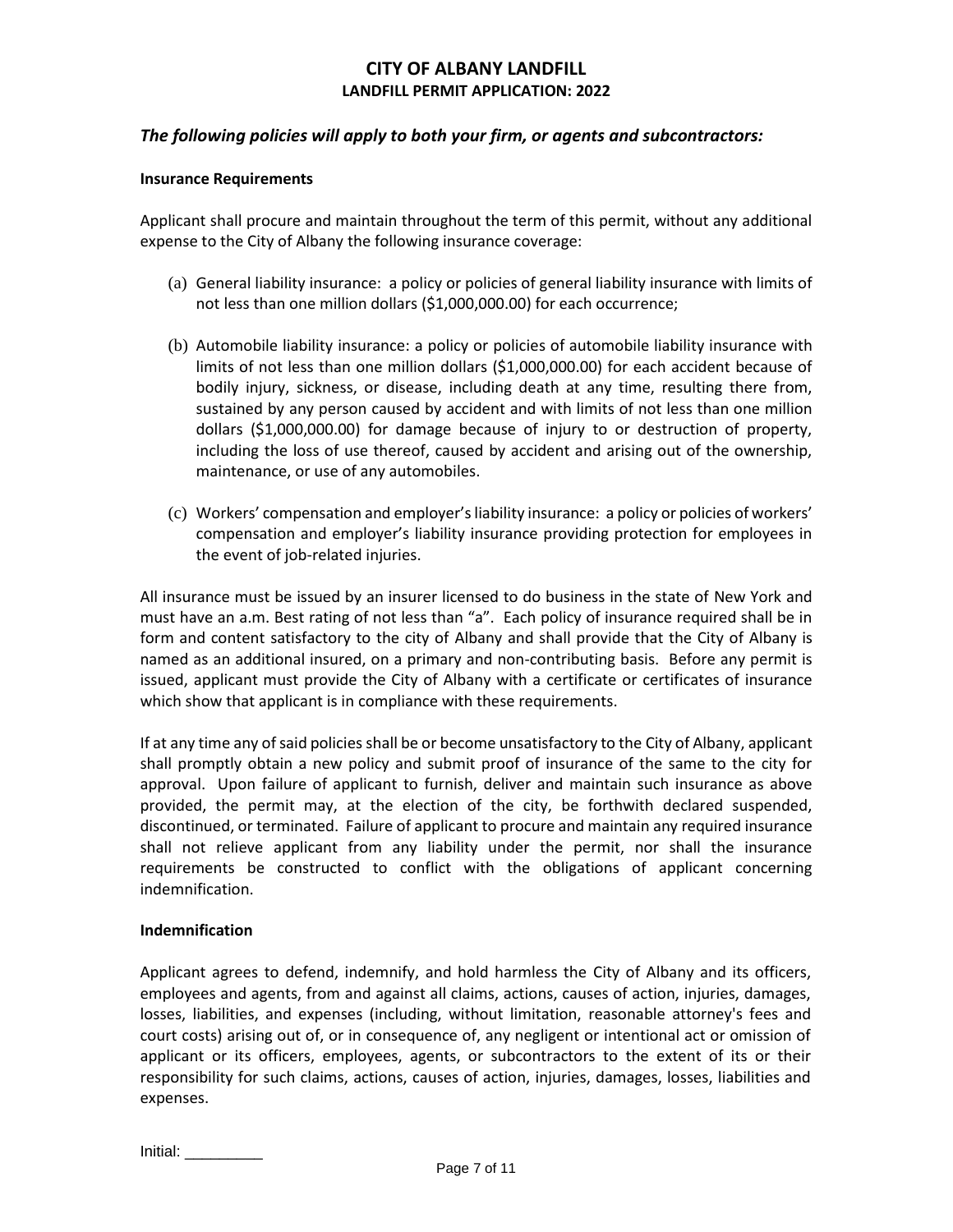Please provide the following information for all the vehicles that your firm is permitting. Please

# *Truck Tracking Form*

| reproduce this form as necessary.                                                      |                                                                                                                       |
|----------------------------------------------------------------------------------------|-----------------------------------------------------------------------------------------------------------------------|
|                                                                                        |                                                                                                                       |
| Plate Number: _______________________                                                  |                                                                                                                       |
|                                                                                        |                                                                                                                       |
| Landfill ID Number: __________________                                                 |                                                                                                                       |
| Plate Number: ______________________                                                   |                                                                                                                       |
| Vin Number: ____________________________                                               | <u> 1990 - Johann Johann Stoff, deutscher Stoffen und der Stoffen und der Stoffen und der Stoffen und der Stoffen</u> |
| Landfill ID Number: ___________________                                                |                                                                                                                       |
|                                                                                        |                                                                                                                       |
| Vin Number: _________________________<br><u> 2000 - Andrea Andrew Maria (h. 1982).</u> |                                                                                                                       |
| Landfill ID Number: __________________                                                 |                                                                                                                       |
|                                                                                        |                                                                                                                       |
| Vin Number: ___________________________                                                |                                                                                                                       |
| Landfill ID Number: __________________                                                 |                                                                                                                       |
| Plate Number:                                                                          |                                                                                                                       |
|                                                                                        |                                                                                                                       |
| Landfill ID Number: _________________                                                  |                                                                                                                       |
|                                                                                        |                                                                                                                       |
| Vin Number: ________________________                                                   |                                                                                                                       |
|                                                                                        |                                                                                                                       |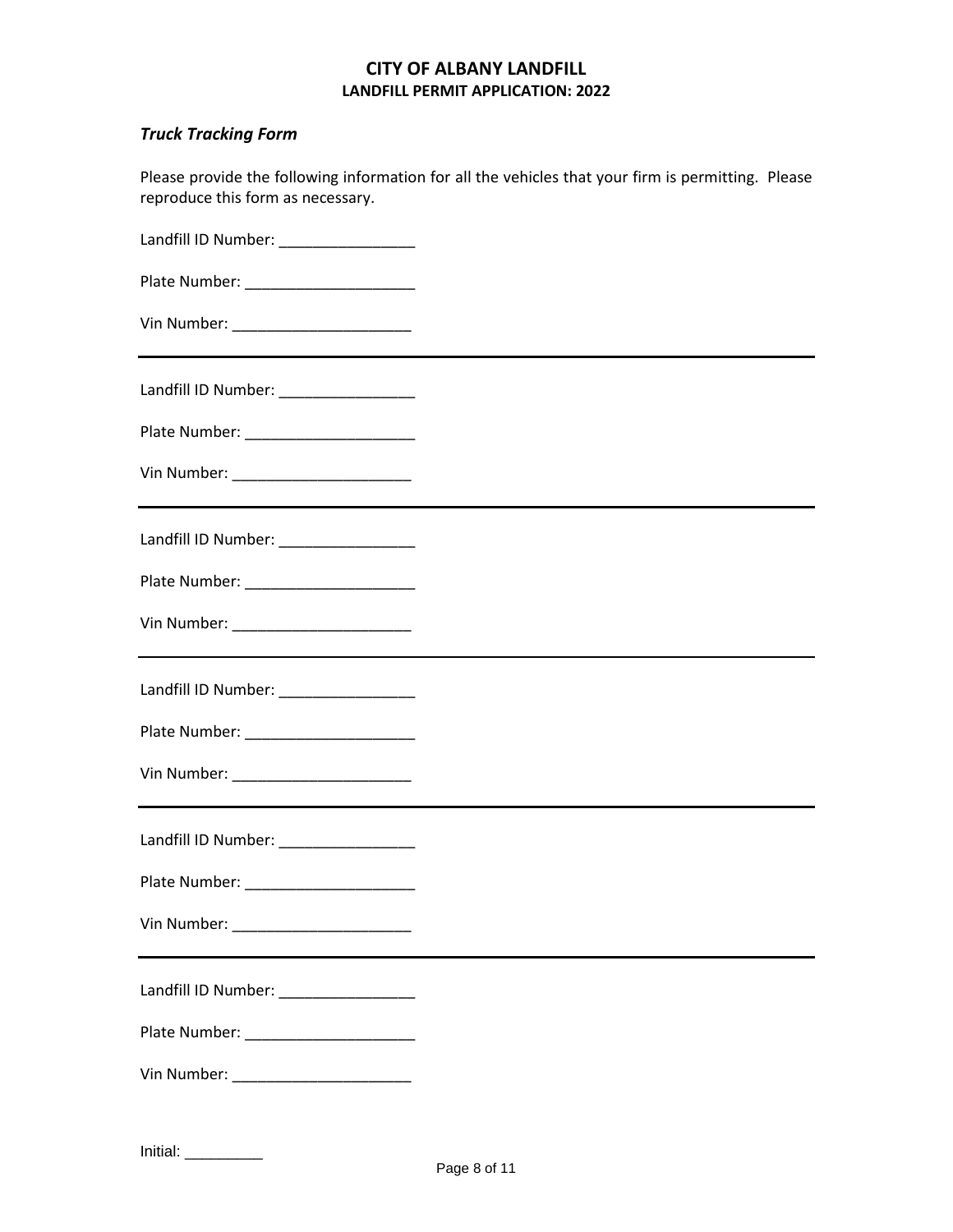*Financial Information – Credit Applications Only*

| Section I-General                                                                   |                                         |  |  |  |  |
|-------------------------------------------------------------------------------------|-----------------------------------------|--|--|--|--|
|                                                                                     |                                         |  |  |  |  |
| Account #: _______________________________                                          |                                         |  |  |  |  |
| <b>Section II - Balance Sheet</b>                                                   |                                         |  |  |  |  |
| Assets:                                                                             | Liabilities:                            |  |  |  |  |
|                                                                                     | Accounts Payable: ____________________  |  |  |  |  |
| Investments: ______________________                                                 |                                         |  |  |  |  |
| Accounts Receivable: ____________                                                   |                                         |  |  |  |  |
|                                                                                     |                                         |  |  |  |  |
| Building & Equipment:                                                               | Equity:                                 |  |  |  |  |
| Accumulated Depreciation: ______                                                    | Common Stock: _______________________   |  |  |  |  |
| Total: __________________                                                           | Retained Earnings: ____________________ |  |  |  |  |
|                                                                                     |                                         |  |  |  |  |
| Monthly Gross Revenue: ______________________                                       |                                         |  |  |  |  |
|                                                                                     |                                         |  |  |  |  |
|                                                                                     |                                         |  |  |  |  |
|                                                                                     |                                         |  |  |  |  |
| I certify the above to be true and accurate at the time of this permit application: |                                         |  |  |  |  |

| Signature:          |  |
|---------------------|--|
| Date:               |  |
| Print or Type Name: |  |

*Note: Section II can be substituted with a recent Dunn and Bradstreet report on your company.*

# *Credit Application Charge Form*

|                                                                                                 |  |  |  |  |     |  | I agree to be liable for the annual \$200 landfill credit application fee and the total of     |  |                                                    |  |  |  |  |
|-------------------------------------------------------------------------------------------------|--|--|--|--|-----|--|------------------------------------------------------------------------------------------------|--|----------------------------------------------------|--|--|--|--|
|                                                                                                 |  |  |  |  | tor |  |                                                                                                |  | trucks (\$100.00 per vehicle) as specified on page |  |  |  |  |
|                                                                                                 |  |  |  |  |     |  | 1 of this agreement. I understand that application fees are not refundable nor are the permits |  |                                                    |  |  |  |  |
| transferrable. In addition, I am aware these charges will appear on my monthly statement and if |  |  |  |  |     |  |                                                                                                |  |                                                    |  |  |  |  |
|                                                                                                 |  |  |  |  |     |  | these charges are not paid within 30 days, the above permits will be revoked.                  |  |                                                    |  |  |  |  |

| Signature:                 |  |
|----------------------------|--|
| Date:                      |  |
| <b>Print or Type Name:</b> |  |

*Note: Charges and payments will appear on your monthly statement.*

| Initial: |  |  |
|----------|--|--|
|          |  |  |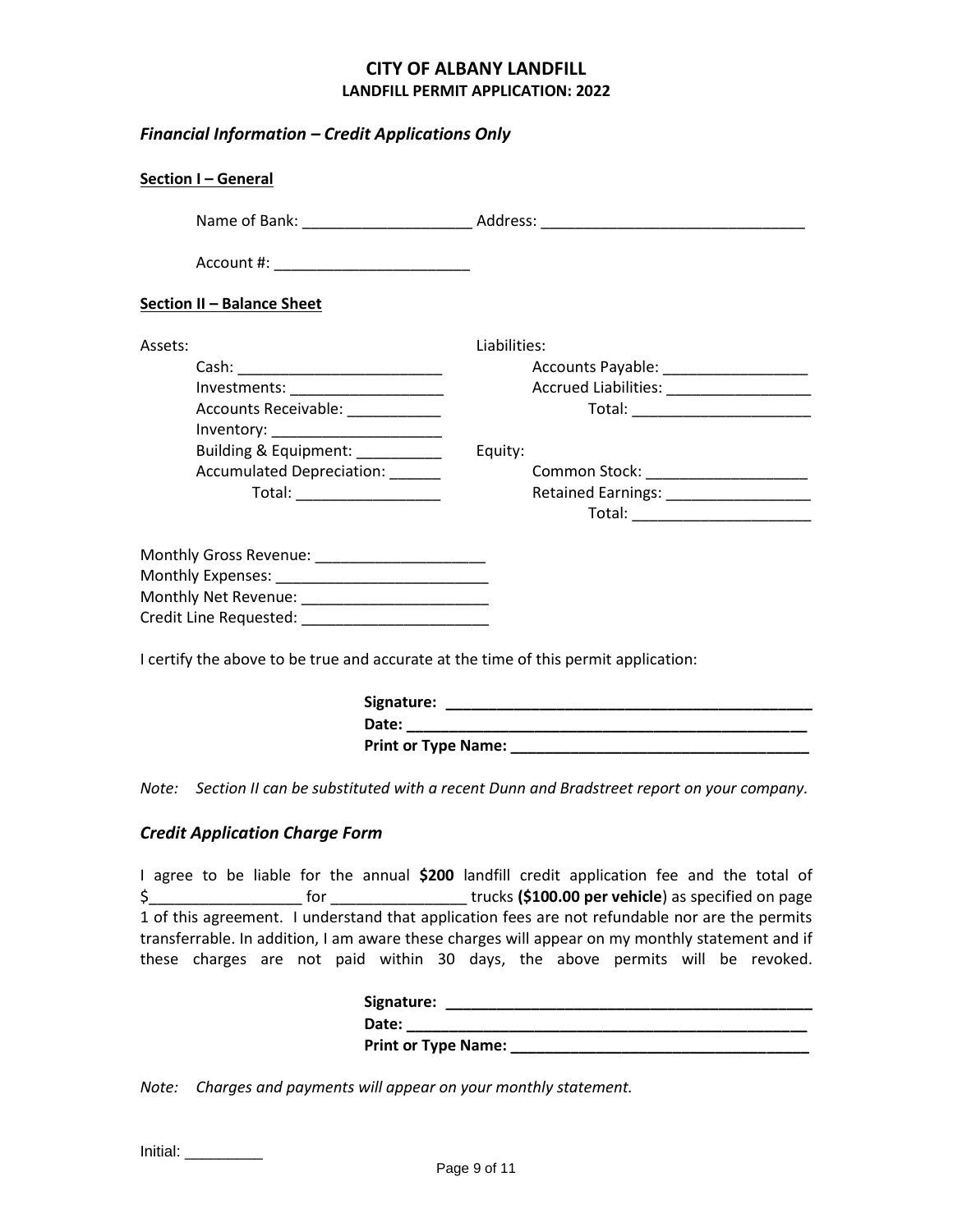### *Rider Form – November 1, 2003*

I agree to be liable for all late charges at an interest rate of 1.5% compounded monthly for all charges credited to this account for more than 30 days. I understand that alternate payment terms may be enforced due to non-payment, poor credit rating or in the case of a new customer.

I understand that failure to remit all charges credited to my landfill account more than sixty (60) days will result in revocation of this permit.

In the event of any dispute regarding this account, including but limited to failure to pay an invoice on time, I agree that a lawsuit may be commenced by certified mail, return receipt requested at the address listed in the application form and that a service of a summons and or complaint by such method shall constitute good and proper service of process or any other lawful means.

| Signature: |
|------------|
|------------|

**Date: \_\_\_\_\_\_\_\_\_\_\_\_\_\_\_\_\_\_\_\_\_\_\_\_\_\_\_\_\_\_\_\_\_\_\_\_\_\_\_\_\_\_\_\_\_\_\_**

**Print or Type Name: \_\_\_\_\_\_\_\_\_\_\_\_\_\_\_\_\_\_\_\_\_\_\_\_\_\_\_\_\_\_\_\_\_\_\_**